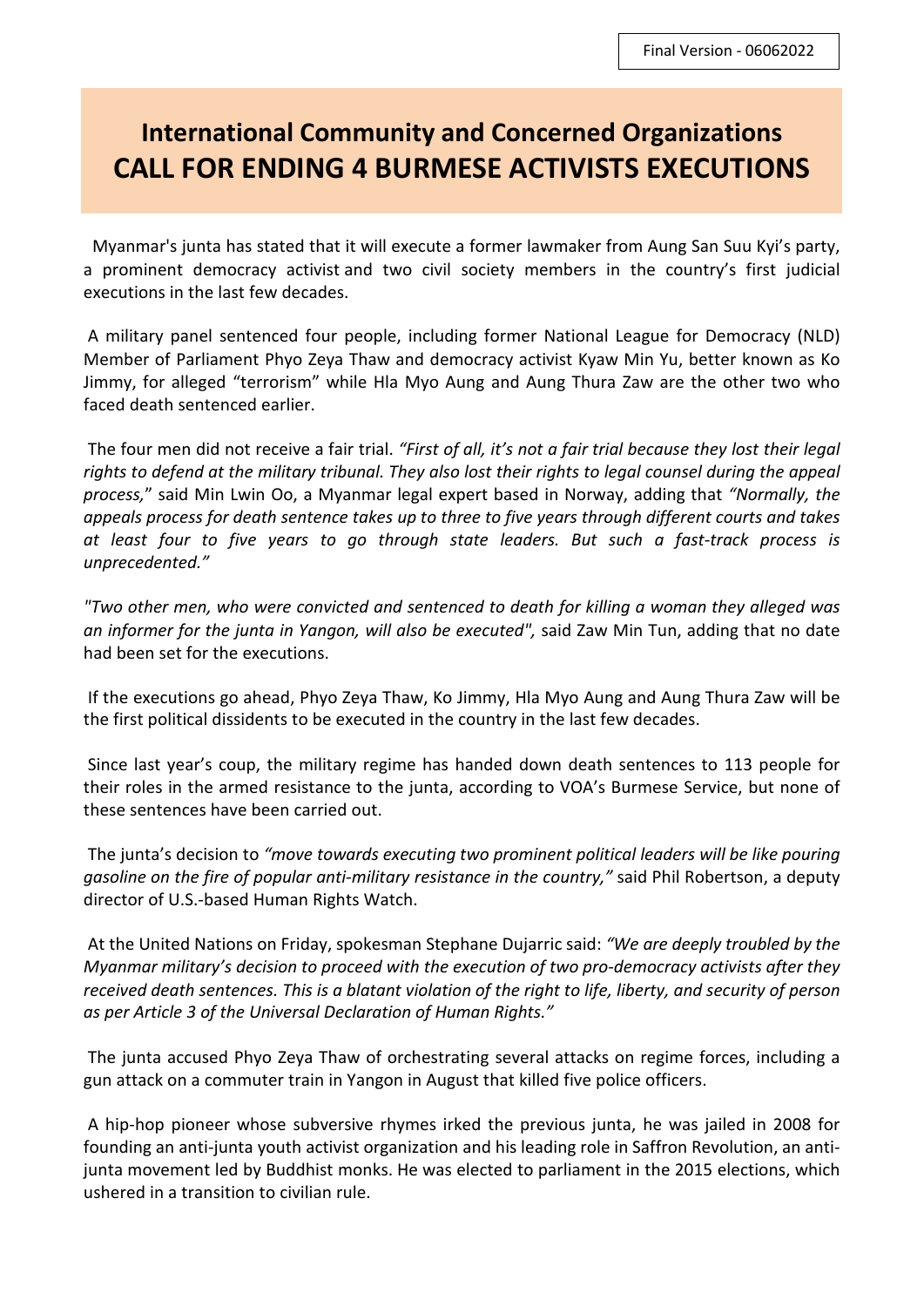Ko Jimmy, who rose to prominence during Myanmar's 1988 student uprising against the country's previous military regime, was arrested in October 2021. The arrest was based on an arrest warrant alleging he had incited unrest with his social media posts.

Nearly 16 months after the military launched its nationwide campaign of violence and terror in an attempt to illegally seize power, the military has killed over 2,000 people, including women and children and detained over 12,000.

Having so far failed to impose its rule over the territory and population, the military continues to intensify its cruel and brutal attacks against the people of Myanmar with indiscriminate airstrikes, shelling, massacres, burning down of villages, torture, and sexual and gender-based violence. In addition, the military continues to manipulate for military gain, impede or block humanitarian aid to over 880,000 displaced people across the country while attacking medical facilities and medical and humanitarian workers.

Despite the brutal violence, the Myanmar people have continued to resist the military, steadfastly demonstrating their courageous will and defense of their democracy.

Over 400,000 civil servants who have joined the Civil Disobedience Movement refuse to work under the military, while others carry out general strikes and street protests. Boycott of military products and refusal to pay electricity bills continues and self-defense forces and formation of new autonomous local administrations alongside the existing parallel administrations in ethnic areas mar the military's desperate attempts to assert administrative and territorial control.

We, the following organizations and world citizens condemn the order of execution and call for Phyo Zeya Thaw, Ko Jimmy, Hla Myo Aung and Aung Thura Zaw be given **JUSTICE** and respect before the law. We also call for the immediate release of all political prisoners, end of violence and for establishment of **GENUINE PEACE** and **FEDERAL DEMOCRACY** in Myanmar.

- 1. Action Against Myanmar Military Coup (Sydney)
- 2. Action Committee for Democracy Development (ACDD)
- 3. Ah Nah Podcast- Conversation with Myanmar
- 4. All Burma Democratic Face in New Zealand
- 5. All Burma Student Democratic Front Australia Branch
- 6. All Young Burmese League (AYBL)
- 7. Alliance for FREE Burma Solidarity
- 8. Alternative Solutions for Rural Communities (ASORCOM)
- 9. ALTSEAN-Burma
- 10. Anti-Myanmar Dictatorship Movement
- 11. Anti-Myanmar Military Dictatorship Network (AMMDN)
- 12. Asia Pacific Solidarity Coalition
- 13. Asian Cultural Forum on Development (ACFOD)
- 14. Assistance Association for Political Prisoners
- 15. Association of Human Rights Defenders and Promoters
- 16. Athan Freedom of Expression Activist Organization
- 17. Auckland Kachin Community (New Zealand)
- 18. Auckland Zomi Community (New Zealand)
- 19. Australia Burma Friendship Association, Northern Territory
- 20. Australia Karen Organization WA Inc.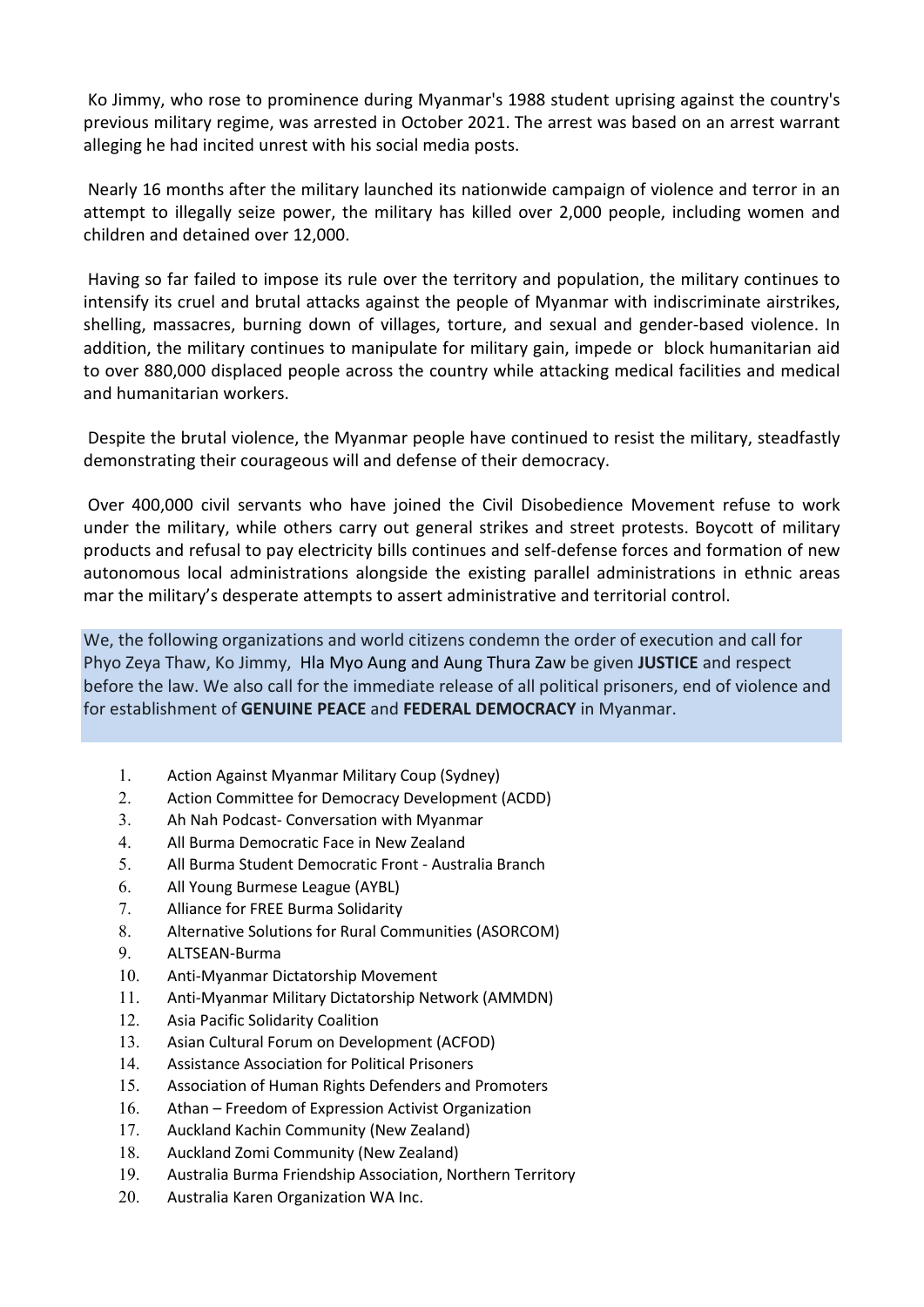- 21. Australia Myanmar Doctors, Nurses and Friends
- 22. Australia Myanmar Institute (AMI)
- 23. Australia Myanmar Youth Alliance (AMYA)
- 24. Australian Burmese Muslim Organisation
- 25. Australian Chin Community (Eastern Melbourne Inc)
- 26. Australian Karen Organisation (AKO)
- 27. Bamar Community Tasmania
- 28. Blood Money Campaign
- 29. Burma Action Ireland
- 30. Burma Campaign UK
- 31. Burma Human Rights Network
- 32. Burma Lawyers' Council (BLC)
- 33. Burman Suomalaiset (Finland)
- 34. Burmese Community
- 35. Burmese Community Development Collaboration (BCDC)
- 36. Burmese Community Group (Manawatu, NZ)
- 37. Burmese Community Support Group (BCSG)
- 38. Burmese Friendship Association
- 39. Burmese Medical Association Australia (BMAA)
- 40. Burmese Rohingya Welfare Organisation New Zealand
- 41. Burmese Women's Union
- 42. Campaign for Popular Democracy (CPD), Thailand
- 43. Canberra Karen Association
- 44. Central European Institute of Asian Studies
- 45. Chin Community of Western Australia Inc.
- 46. Chin Community of Auckland
- 47. Chin Community SA
- 48. Chin Community Tasmania
- 49. Chin Human Rights Organization (CHRO)
- 50. Chin Youth Organization
- 51. Community Resource Center (CRC)
- 52. Cross Cultural Foundation (CrCF)
- 53. CRPH & NUG Supporters Ireland
- 54. CRPH Funding Ireland
- 55. CRPH Support Group, Norway
- 56. CRPH/NUG Support Group Australia
- 57. Democracy for Burma
- 58. Democracy for Myanmar Working Group (NZ)
- 59. Democracy, Peace and Women's Organization
- 60. Educational Initiatives
- 61. Equality Myanmar
- 62. ETOs Watch Coalition (ETO = Extra Territorial Obligations)
- 63. European Karen Network (EKN)
- 64. Falam Community
- 65. Federal Myanmar Benevolence Group (NZ)
- 66. FEDEVI Argentina
- 67. Future Light Center
- 68. Future Thanlwin
- 69. German Solidarity with Myanmar Democracy eV
- 70. Global Myanmar Spring Revolution
- 71. Grass-root People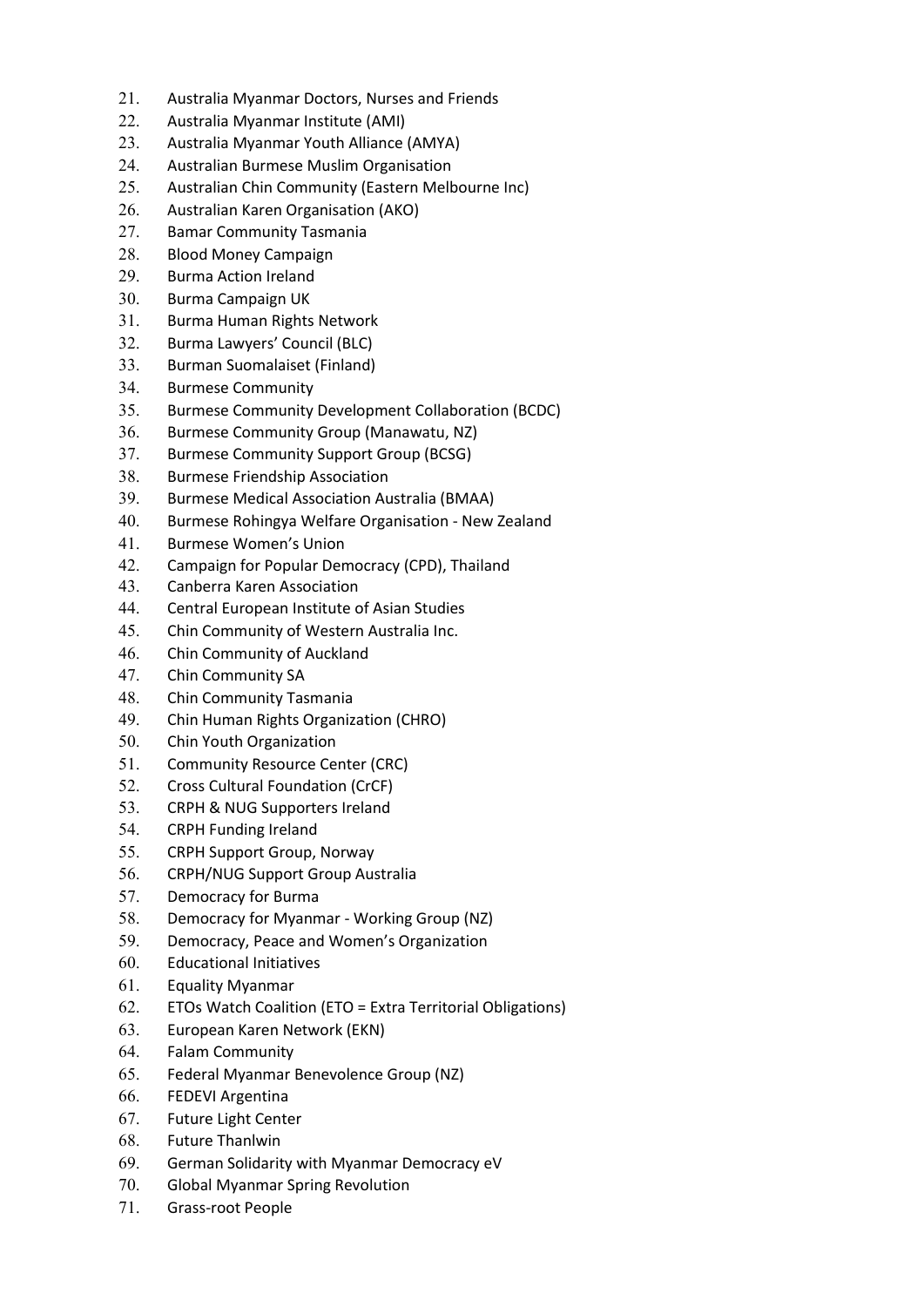- 72. Human Rights Alert, Manipur
- 73. Human Rights and Development Foundation (HRDF)
- 74. Human Rights Educators Network
- 75. Human Rights Foundation of Monland
- 76. Human Rights Lawyers Association (HRLA)
- 77. Industrial Training Centre (ITC) Family Sydney
- 78. Info Birmanie
- 79. Initiatives for International Dialogue (IID)
- 80. Interfaith Youth Coalition on Aids in Myanmar (IYCA-Myanmar)
- 81. International Alliance of Inhabitants, Tunisia
- 82. Isaan Land Reform Network (ILRN)
- 83. Joint Action Committee for Democracy in Burma (JACDB)
- 84. Justice 4 Myanmar Hope & Development
- 85. Justice For Myanmar
- 86. Kachin Association Australia
- 87. Kachin Association of Australia WA Inc.
- 88. Karen Community
- 89. Karen Human Rights Group
- 90. Karen Swedish Community (KSC)
- 91. Karen Women's Organization
- 92. Karenni Civil Society Network
- 93. Karenni Federation of Australia
- 94. Karenni National Women's Organization
- 95. Karenni/Kayah Community
- 96. Karenni Society New Zealand
- 97. Kayan Internally Displacement Supervising Committee (KIDSC)
- 98. Kayan Women's Organization
- 99. Kayin Community Tasmania
- 100. Keng Tung Youth
- 101. Korea Democracy Foundation
- 102. Let's Help Each Other
- 103. Loka Ahlinn
- 104. Matu Chin Community
- 105. Mekong Butterfly
- 106. Metta Campaign Mandalay
- 107. Mindat Chin Community NSW
- 108. Mindat Community
- 109. Mizo Community
- 110. Mon Families Group
- 111. Mon National Council
- 112. Montfort Social Institute
- 113. Muslim Youth Network
- 114. Myanmar Buddhist Community of South Australia
- 115. Myanmar Community Coffs Harbour (MCC)
- 116. Myanmar Democracy and Peace Committee (Australia)
- 117. Myanmar Democratic Force in Denmark
- 118. Myanmar Democratic Movement (MDM)
- 119. Myanmar Diaspora Group (Finland)
- 120. Myanmar Engineers New Zealand
- 121. Myanmar Engineering Association of Australia (MEAA)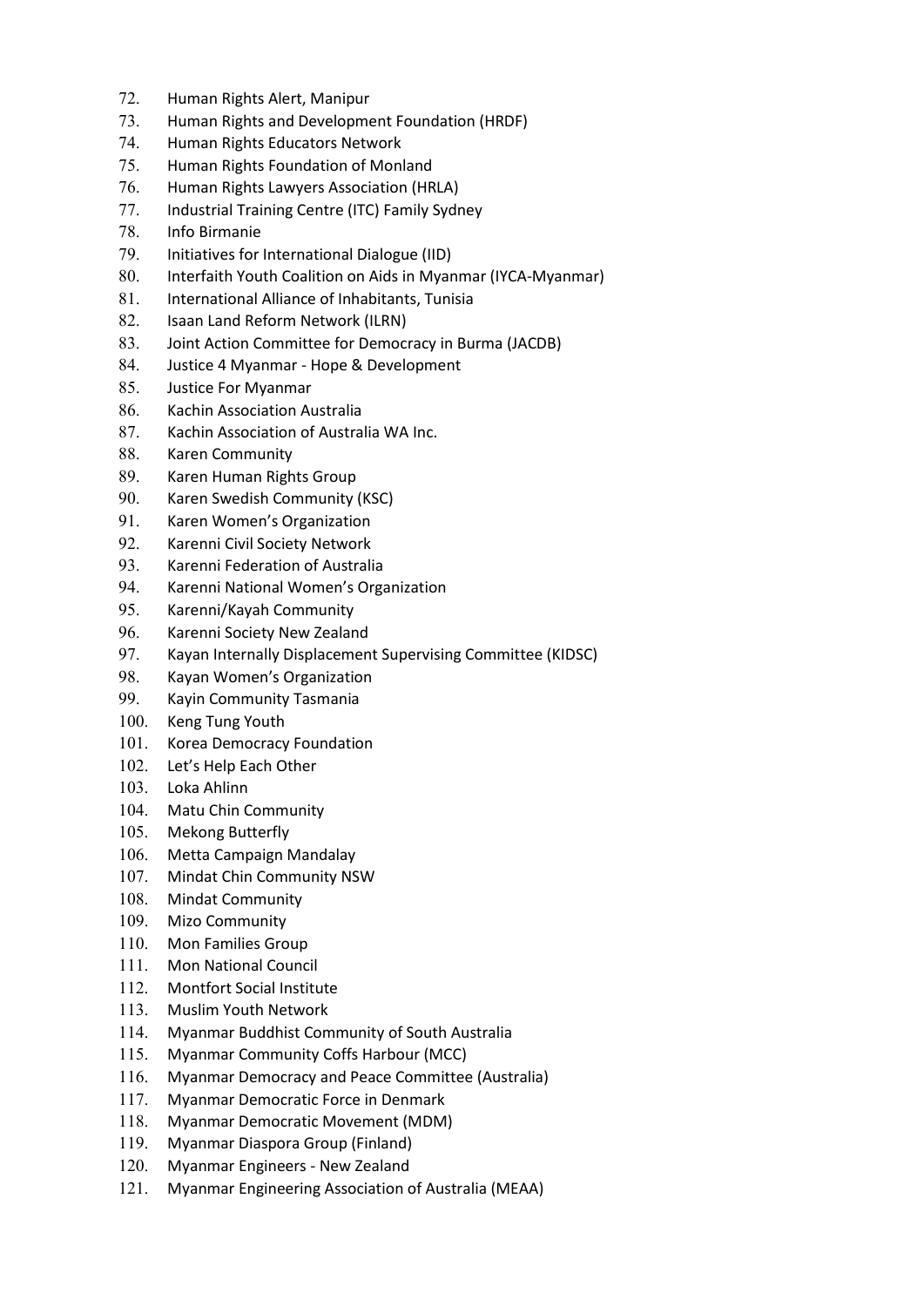- 122. Myanmar Gonye (New Zealand)
- 123. Myanmar People Alliance (Shan State)
- 124. Myanmar People from Ireland
- 125. Myanmar People Residing in Canberra
- 126. Myanmar Professionals Association Australia (MPAA)
- 127. Myanmar Students' Association Australia (MSAA)
- 128. Myanmar Students' Union in New Zealand
- 129. Netherlands Myanmar Solidarity Platform
- 130. Network for Human Rights Documentation Burma (ND-Burma)
- 131. New Zealand Doctors for NUG
- 132. New Zealand Karen Association
- 133. New Zealand Zo Community Inc.
- 134. NLD Solidarity Association (Australia)
- 135. Non-binary Thailand
- 136. Olive Organization
- 137. Overseas Mon Association. New Zealand
- 138. Peace and Culture Foundation
- 139. Peace and Human Rights Resource Center (PHRC)
- 140. Pa-O Women's Union
- 141. Perth Myanmar Youth Network
- 142. Progressive Voice
- 143. Pro Rights Foundation
- 144. Patriotic War Veterans of Burma (PWVB)
- 145. Pridi Banomyong Institute
- 146. Pyithu Gonye (New Zealand)
- 147. Queensland Kachin Community (QKC)
- 148. Queensland Myanmar Youth Collective (QMYC)
- 149. Queensland Rohingya Community
- 150. Red Campaign Nirvana Exhortation Group
- 151. Remonya Association of WA (Mon Community)
- 152. EUMPUN Tjoet Njak Dien Yogyakaya Indonesia
- 153. Rvwang Community Association New Zealand
- 154. Save and Care Organization for Ethnic Women at Border Areas
- 155. Save Myanmar Fundraising Group (New Zealand)
- 156. SEA Junction
- 157. Shan Community (New Zealand)
- 158. Shan MATA
- 159. Shape-sea
- 160. Shwe Youth Democratic Alliance (SYDA)
- 161. Sitt Nyein Pann Foundation
- 162. Southcare Medical Centre
- 163. Southern Youth Development Organization
- 164. Spirit in Education Movement (SEM)
- 165. Support for Myanmar
- 166. Swedish Burma Committee
- 167. Sydney Friends for Myanmar Unity
- 168. Synergy Social Harmony Organization
- 169. Ta'ang Legal Aid
- 170. Tanintharyi MATA
- 171. Thai Action Committee for Democracy in Burma (TACDB)